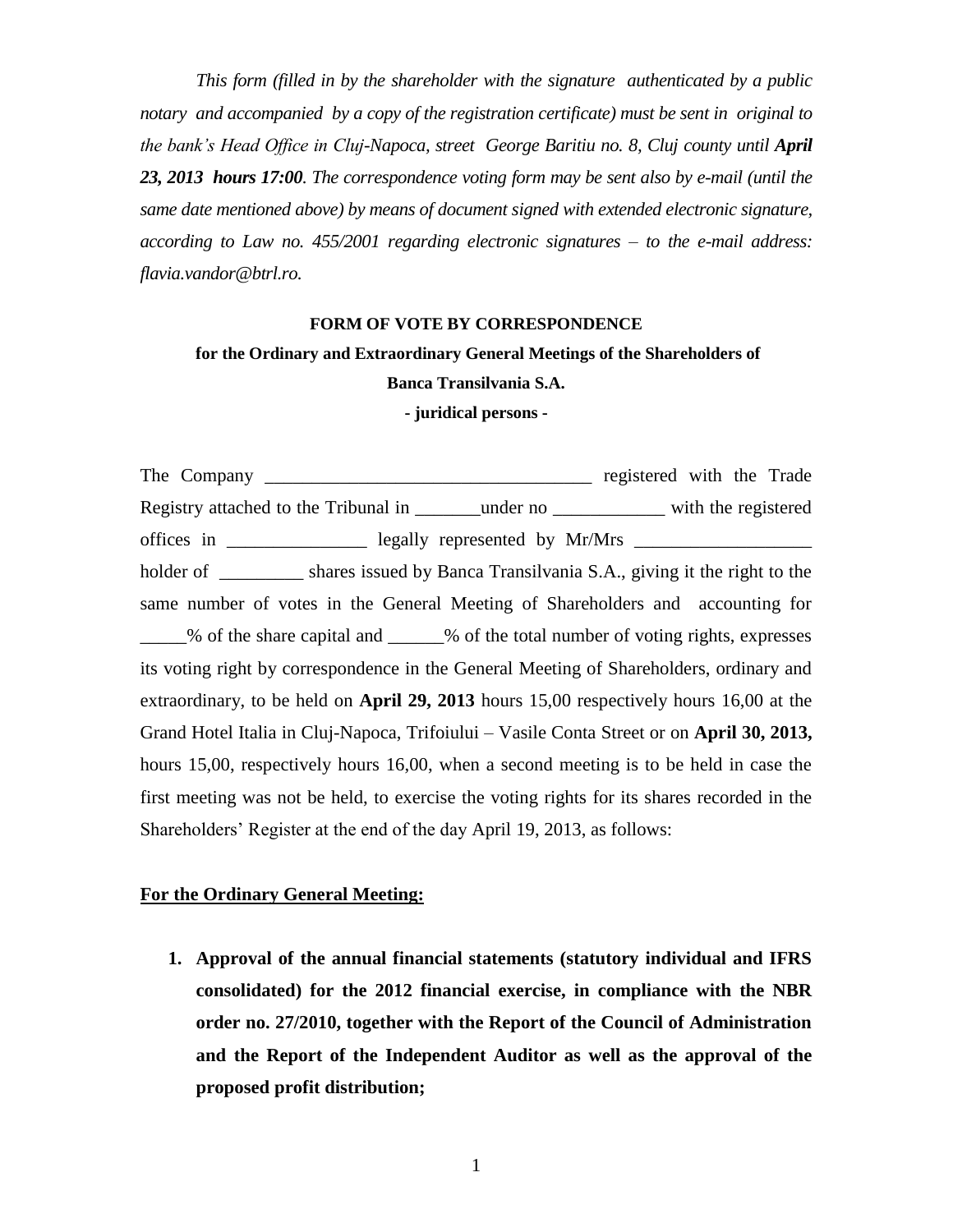**2. Discharge of administrators for the 2012 exercise;** 

For Against Abstention

**3. Approval of the Budget for expenditure and revenues and the investment plan for 2013 (business plan for 2013);** 

For Against Against Abstention **Abstention** 

**4. Setting the remuneration of administrators for the 2013 exercise, including the ceilings for additional remunerations granted to administrators and directors;** 

For\_\_\_\_\_\_\_\_\_\_\_\_\_ Against\_\_\_\_\_\_\_\_\_\_\_\_\_\_\_ Abstention \_\_\_\_\_\_\_\_\_\_\_\_\_\_\_

**5. The extension of the service provision contract with S.C. KPMG Audit S.R.L. for auditing the financial statements prepared in accordance with N.B.R. order no. 27/2010, the auditor's mandate is to be valid until December 31, 2013.**

For Against Abstention **Abstention** 

**6. Approval of the date of May 20, 2013 as registration date (defined as the date to identify the shareholders who are to benefit from dividends and other rights under the GSM decisions).** 

For Against Abstention **Abstention** 

## **For the Extraordinary General Meeting:**

**1. Increase of the share capital with the amount of 303.393.911 lei by issuing 303.393.911 new shares, with a face value of 1 leu/share. The increase in the share capital will be carried out by using the following source:**

**a) capitalization of reserves from the net profit of the year 2012 in amount of 303.393.911 lei, by issuing a number of 303.393.911 shares, with a face value of 1**